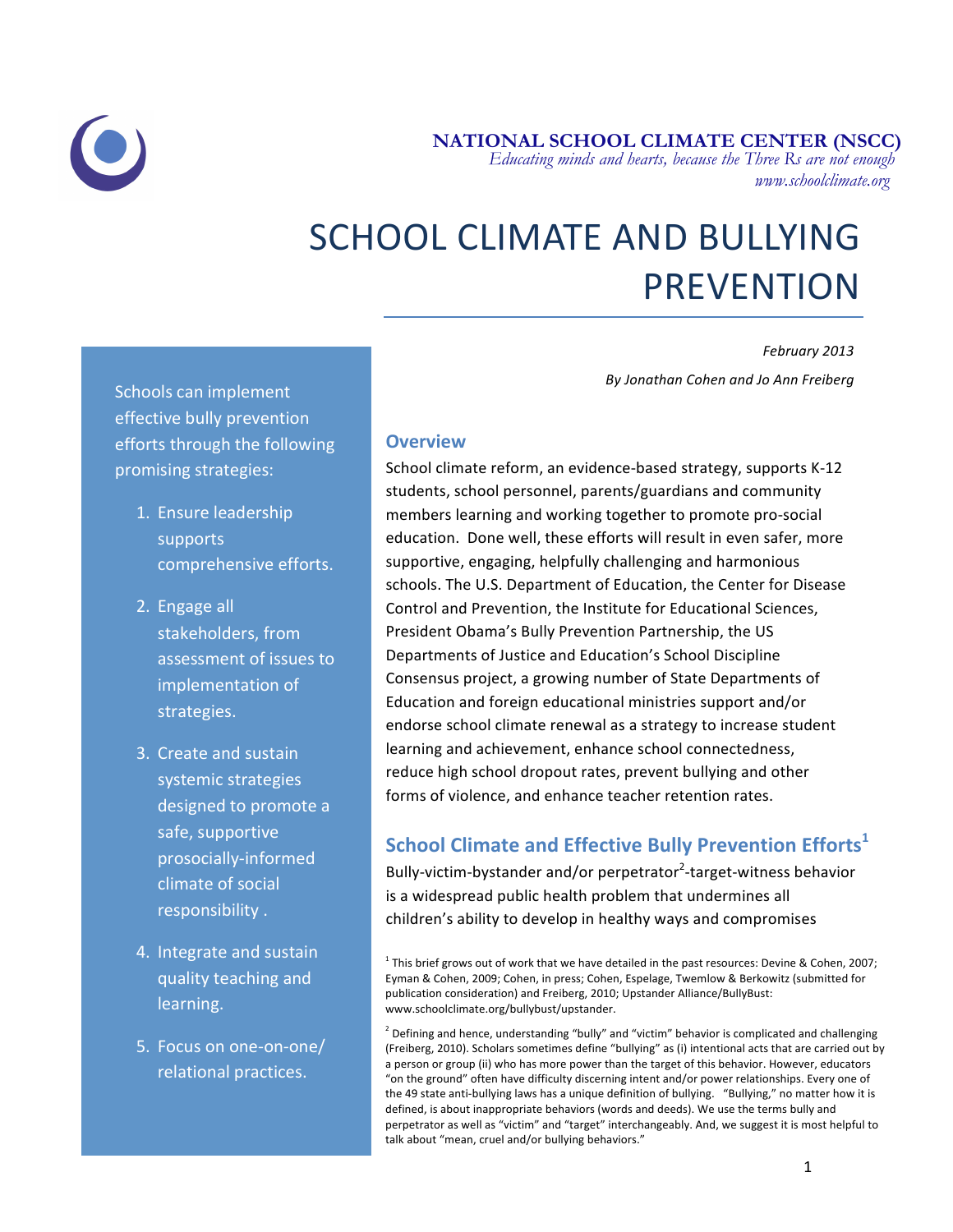learning (U.S. Department of Education and Human Services, 2012). A generation's worth of media coverage of suicides and rampage shootings claim that they, in part, were caused by "bullying,"

and have influenced forty-nine (49) states in America to pass anti-bullying laws. shootings claim that they  $-$  in part  $-$  were caused by "bullying," and have influenced forty-nine (49) states in America to pass anti-bullying laws. Many of these statutes mandate the implementation of reactive interventions and promising or effective "bullying prevention" programs be implemented (Piscatelli & Lee, 2011). In addition to the goal of protecting all students from physical and emotional harm, school leaders (e.g., principals, superintendents, and school board members) are painfully aware that if they have not implemented "effective" bullying prevention and intervention strategies they leave themselves open to litigation and lawsuits.

School climate is at its core about healthy, positive and connected relationships. In a real and concrete way, the ultimate remedy for bullying, no matter how it is defined, is to create school climates that are not supportive of any kind of mean-spirited behaviors, including but not limited to bullying and harassment. Consequently, true bullying prevention is identical to school climate improvement.

Today, most PK - 12 schools', districts', and states' so-called bullying prevention efforts are devoted to implementing short term instructional lessons and/or programs that have minimal or no positive effect on truly preventing bullying (for a recent review of the research in this area, see Cohen, Espelage, Twemlow, Berkowitz and Comer, submitted for publication). If the focus of bullying prevention programs and strategies are separate and apart or different from school climate improvement efforts, then it is not surprising that mean-spirited

behaviors including but not limited to bullying and harassment continue.

The U.S. Department of Education and Human Services (2012) has begun to outline researchbased guidelines pertaining to diminishing bullying. However, these guidelines do not provide detailed and practical guidelines about how to develop concrete and effective bullying prevention efforts, per se (Cohen, in press).

This brief summarizes research and best practices that do effectively prevent any kind of mean-spirited behaviors including but not limited to bullying and harassment which is identical to promoting safe, supportive, engaging and healthy school communities.

*What are the essential elements<sup>3</sup> of a* school climate informed effort to prevent *mean, cruel and/or bullying behaviors?*

**Educational leadership:** District and building leaders need to fully endorse and lead any and all effective school reform efforts, including school climate improvement. These leaders need to publically and authentically support comprehensive efforts not only to prevent mean, cruel, and/or bullying behaviors but also commit to create and maintain safe, supportive, respectful, and engaging climates for learning and development.

#### **Engaging the whole school community:**

Students, parents/guardians, school personnel and, community members/leaders – need to be co-learners and co-leaders in effective school climate improvement efforts. A lack of engagement is one of the most common reasons

<u> 1989 - Johann Stein, markin film yn y breninn y breninn y breninn y breninn y breninn y breninn y breninn y b</u>

 $3$  Detailed research-based support for these five elements can be found in Cohen, Espelage, Twemlow, Berkowitz & Comer (submitted for publication consideration).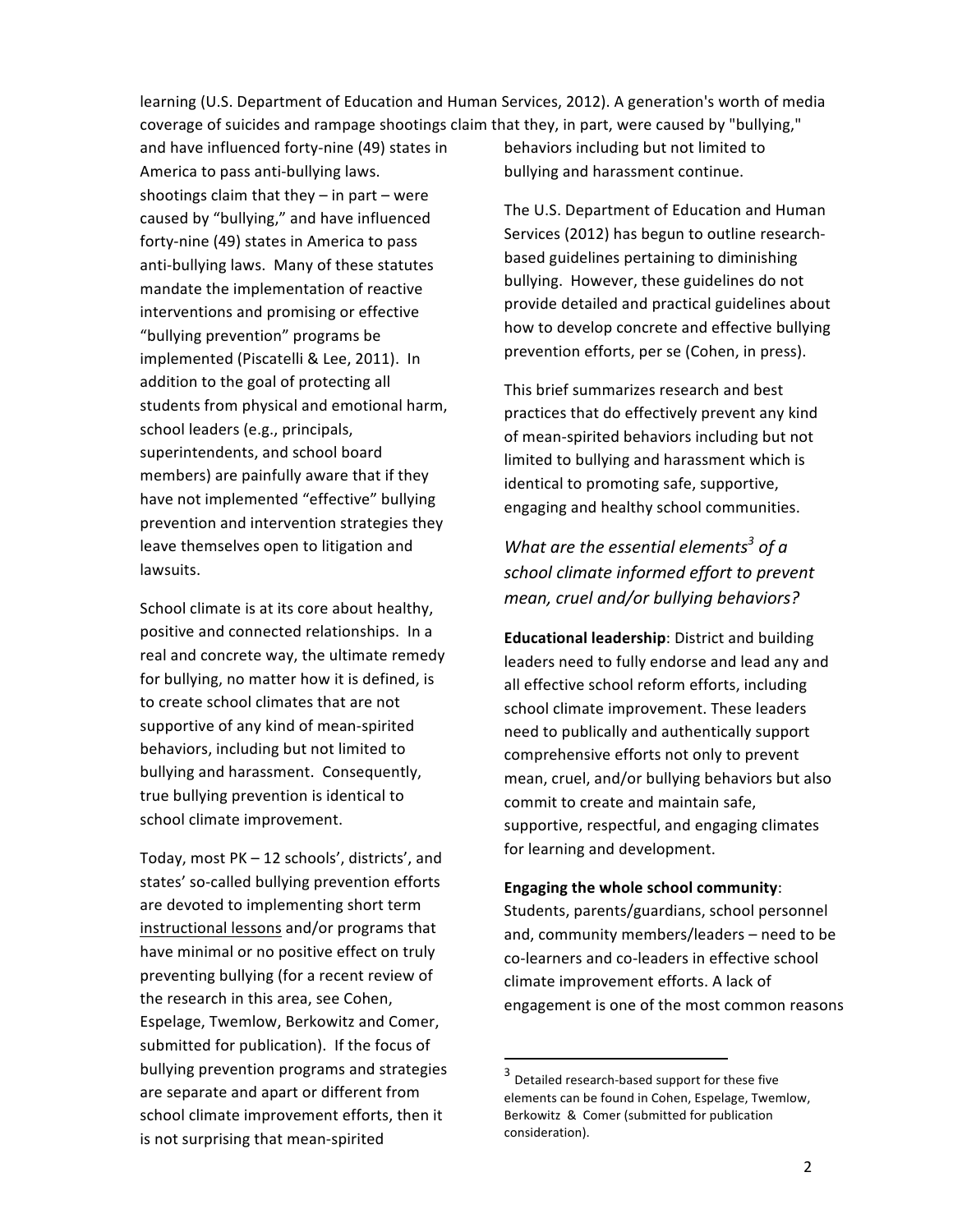why so many school reform efforts fail (Fullan, 2011; Mourshed, Chijioke, & Barber, 2010).

**Assessment:** Assessment is important not only as an engagement strategy but also to establish "baselines" to gauge progress over time. There are three levels of assessment that are helpful to consider:

- 1. *Readiness assessments* that support school leaders understanding how ready or not they are to embark on a school wide reform effort to prevent mean, cruel and/or bullying and promote a climate for learning;
- 2. Comprehensive school climate assessments (for recent independent reviews of school climate measures, see: Clifford, Condon, & Hornung, 2012; Gangi, 2010; Haggerty, Elgin, Woolley, 2011); and,
- 3. More targeted bully-victim-witness *assessments* via student led participatory action research and/or other surveys.

**Policies, laws, rules and supports: Today,** there are 49 States that have developed anti-bully laws (Piscatelli & Lee, 2012). Legally and psychosocially there is a powerful bully prevention trend that "blames" the bully and tends to focus on punishment as a solution. Roughly, a third of these 49 State laws are focused on identifying and punishing the bully. Eighteen states have laws that allow victims to seek legal remedies for bullying, either from schools that do not act or from the bullies themselves. Nine states require administrators to report bullying to police. These kinds of "zero tolerance" policies and laws are unhelpful to reduce mean, cruel and/or bullying behaviors (American Psychological Association, 2006; Fowler, 2011).

Helpful policies and district level supports as well as related codes of conduct need to: (1) enhance the whole school community learning and working together to understand their shared vision for what kind of school they most want and then working to develop rules, supports, and standards (e.g., laws and/or policies) and educational practices (e.g., school wide improvement efforts, instructional and oneone-one practices) that support this vision (e.g., National School Climate Council, 2009); (2) be aligned with research-based findings about what really helps to reduce mean, cruel and/or bullying behaviors (outlined below).

### **Strategies to Guide Effective Practice**

Building on the four processes noted above, there are three essential aspects of day to day practice that support effective bully prevention efforts and school climate reform: school wide improvement practices; pedagogy; and, one-oneone/relational practices.

- 1. *Creating and sustaining a school wide* or systemic strategies designed to promote a safe, supportive prosocially-informed climate of social responsibility where students and adults alike think about "what's the right thing to do?" in caring and thoughtful ways. There are a wide range of systemic issues that shape school life including explicit and implicit norms; measurement practices; codes of conduct; goals; values; patterns of interpersonal relations; teaching and learning practices; leadership styles, disciplinary practices and includes all school leaders and school staff/support.
- 2. *Integrating and sustaining quality teaching and learning*: There are four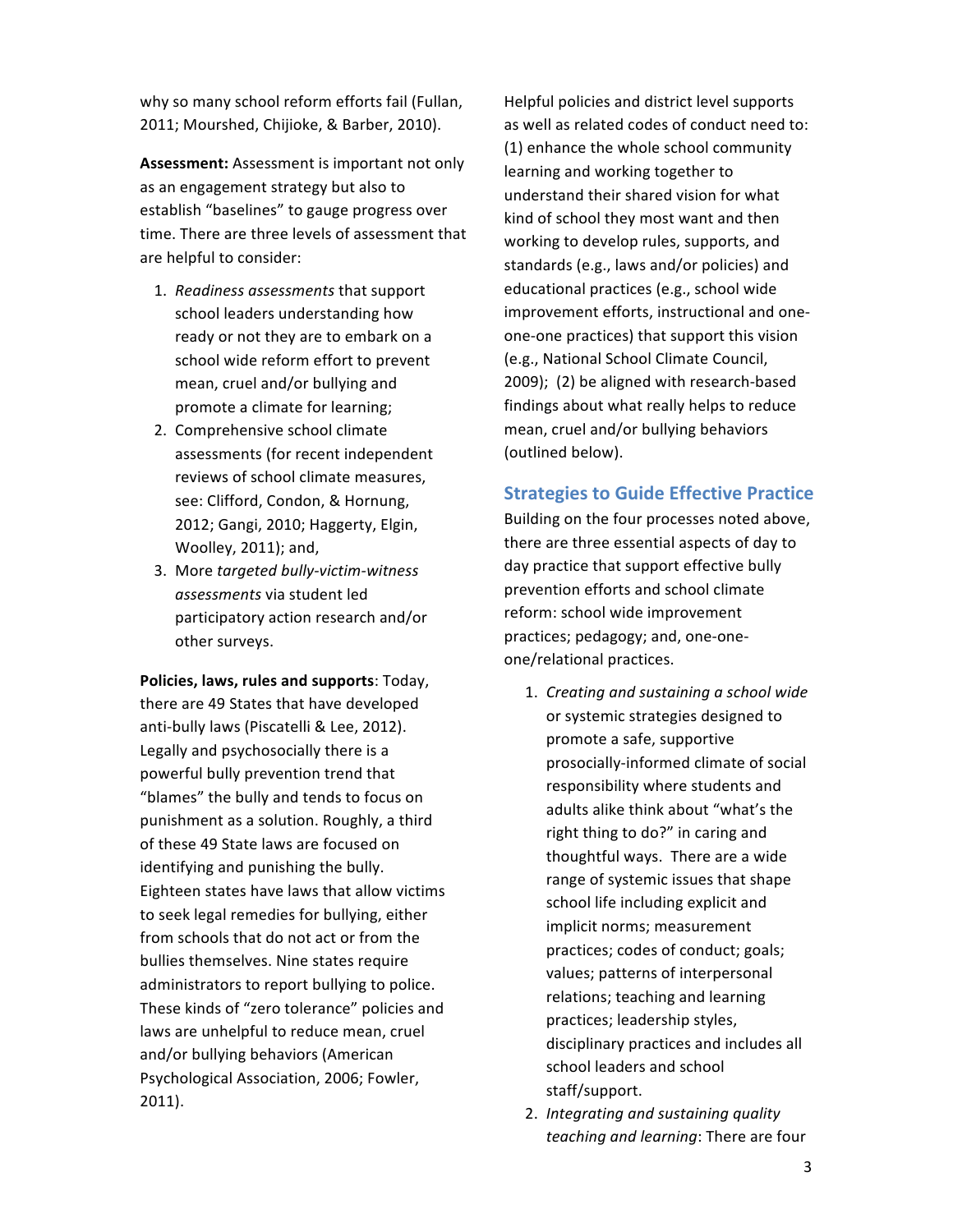ways that educators can advance teaching and learning about bullyvictim-witness dynamics in particular and promote prosocial education (e.g., character education, social, emotional learning and mental health promotion efforts) in general: (a) being a helpful living example/role model, (b) via classroom management strategies; (c) via a number of pedagogic strategies (e.g. cooperative learning; conflict resolution; service-learning; and, moral dilemma discussions); and, (d) actual prosocial curriculum. Hopefully, engaging students in meaningful ways colors and shapes all instructional efforts.

3. Focus on one-on-one/relational practices: There are three important aspects of one-on-one and related relational practices that are important for school leaders to consider. First, how will you support educators understanding about how to respond to a perpetrator  $-$  target situation in the moment as well as afterwards? Secondly, how can and will school leaders support more effective educator-parent-mental health partnerships that promote the recognition of students who chronically "fall into" the role of perpetrator and/or target? And, finally how we greet and treat one another. 

#### **Summary**

The single most common school climate findings that our Center (and others) have discovered in our work with tens of thousands of schools across America is that students report feeling significantly unsafe

in schools. And, educators and parents have not known this! Bully-victim-witness behavior is one of the most common and important interpersonal processes that contribute to these findings. Today, most bully prevention efforts are grounded in targeted programs and/or short-term curriculum that have minimal, if any, impact on bully-victim-bystander behavior.

In this brief we have summarized how effective bully prevention efforts are essentially comprehensive school climate reform efforts that engage students, parents/guardians, school personnel and ideally community members to be colearners and co-leaders in understanding what the communities "vision" for an ideal school is; understanding the gap between this vision and current school life; and, working together  $-$  systematically, instructionally and in one-on-one  $relationships - to create an even safer,$ more supportive, engaging and flourishing school.

These efforts not only have profound and positive implication for truly effective bully prevention efforts. They also overlap with improvement efforts that focus on equity and harassment. Too often people in schools tolerate the subtle (and not so subtle) forms of mean-spirited, cruel behaviors that sometimes manifest as bias and prejudice. These civil rights matters can overlap with bullying but is a separate and fundamentally important dynamic.